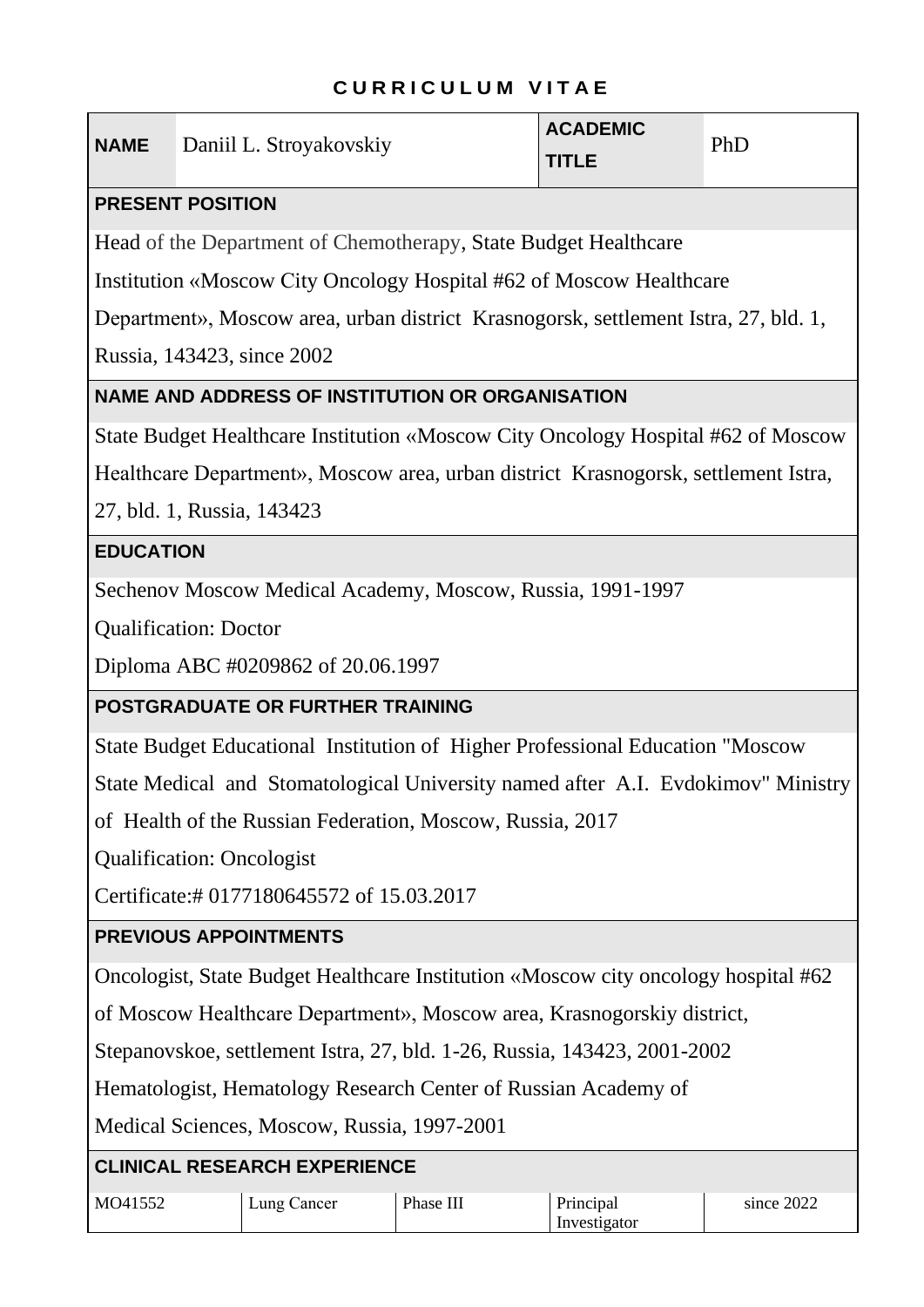| G1T28-208        | <b>Breast Cancer</b>     | Phase III     | Principal    | since 2022 |
|------------------|--------------------------|---------------|--------------|------------|
|                  |                          |               | Investigator |            |
| D516FC00001      | Lung Cancer              | Phase III     | Principal    | since 2022 |
|                  |                          |               | Investigator |            |
| 61186372NSC3002  | Lung Cancer              | Phase III     | Principal    | since 2022 |
|                  |                          |               | Investigator |            |
| D967RC00001      | <b>Breast Cancer</b>     | Phase III     | Principal    | since 2022 |
|                  |                          |               | Investigator |            |
| D9268C00001      | <b>Breast Cancer</b>     | Phase III     | Principal    | since 2021 |
|                  |                          |               | Investigator |            |
|                  |                          | Phase IB-II   |              | since 2021 |
| D967JC00001      | <b>Breast Cancer</b>     |               | Principal    |            |
|                  |                          |               | Investigator |            |
| D8534C00001      | <b>Breast Cancer</b>     | Phase III     | Principal    | since 2021 |
|                  |                          |               | Investigator |            |
| D967LC00001      | <b>Gastric Cancer</b>    | Phase IB-II   | Principal    | since 2021 |
|                  |                          |               | Investigator |            |
| 213410           | Lung Cancer              | Phase II- III | Principal    | since 2021 |
|                  |                          |               | Investigator |            |
| D967VC00001      | HER2-expressing          | Phase II      | Principal    | since 2021 |
|                  | Tumors                   |               | Investigator |            |
|                  |                          |               |              |            |
| 61186372NSC3001  | Lung Cancer              | Phase III     | Principal    | since 2021 |
|                  |                          |               | Investigator |            |
| CL3-95005-007    | <b>Colorectal Cancer</b> | Phase III     | Principal    | since 2021 |
|                  |                          |               | Investigator |            |
| EFC15935         | <b>Breast Cancer</b>     | Phase III     | Principal    | since 2020 |
|                  |                          |               | Investigator |            |
| 73841937NSC3003  | Lung Cancer              | Phase III     | Principal    | since 2020 |
|                  |                          |               | Investigator |            |
| CBYL719H12301    | <b>Breast Cancer</b>     | Phase III     | Principal    | since 2020 |
|                  |                          |               | Investigator |            |
|                  |                          | Phase III     |              |            |
| TAK-788-3001     | Lung Cancer              |               | Principal    | since 2020 |
|                  |                          |               | Investigator |            |
| SHR-1210-III-310 | Hepatocellular           | Phase III     | Principal    | since 2020 |
|                  | Carcinoma                |               | Investigator |            |
| <b>FLAURA</b>    | Lung Cancer              | Phase III     | Principal    | since 2020 |
|                  |                          |               | Investigator |            |
| DS8201-A-U303    | <b>Breast Cancer</b>     | Phase III     | Principal    | since 2020 |
|                  |                          |               | Investigator |            |
| <b>BCD-100-</b>  | <b>Cervical Cancer</b>   | Phase III     | Principal    | since 2019 |
| 5/FERMATA        |                          |               | Investigator |            |
| BCD-217-         |                          | Phase III     |              |            |
|                  | Melanoma                 |               | Principal    | since 2019 |
| 1/OBERTON        |                          |               | Investigator |            |
| OBI-822-011      | <b>Breast Cancer</b>     | Phase III     | Principal    | since 2019 |
|                  |                          |               | Investigator |            |
| CLEE011O12301C   | <b>Breast Cancer</b>     | Phase III     | Principal    | since 2019 |
| (TRIO033)        |                          |               | Investigator |            |
| CL3-95005-006    | <b>Colorectal Cancer</b> | Phase III     | Principal    | since 2019 |
|                  |                          |               | Investigator |            |
| CACZ885T2301     | Lung Cancer              | Phase III     | Principal    | since 2019 |
|                  |                          |               | Investigator |            |
| CDRB436F2410     | Melanoma                 | Phase IIIB    |              | since 2019 |
|                  |                          |               | Principal    |            |
|                  |                          |               | Investigator |            |
| BO40747          | <b>Breast Cancer</b>     | Phase III     | Principal    | since 2018 |
|                  |                          |               | Investigator |            |
| Brigatinib-3001  | Lung Cancer              | Phase III     | Principal    | since 2018 |
|                  |                          |               | Investigator |            |
| BO40336          | Lung Cancer              | Phase III     | Principal    | since 2018 |
|                  |                          |               | Investigator |            |
|                  |                          |               |              |            |